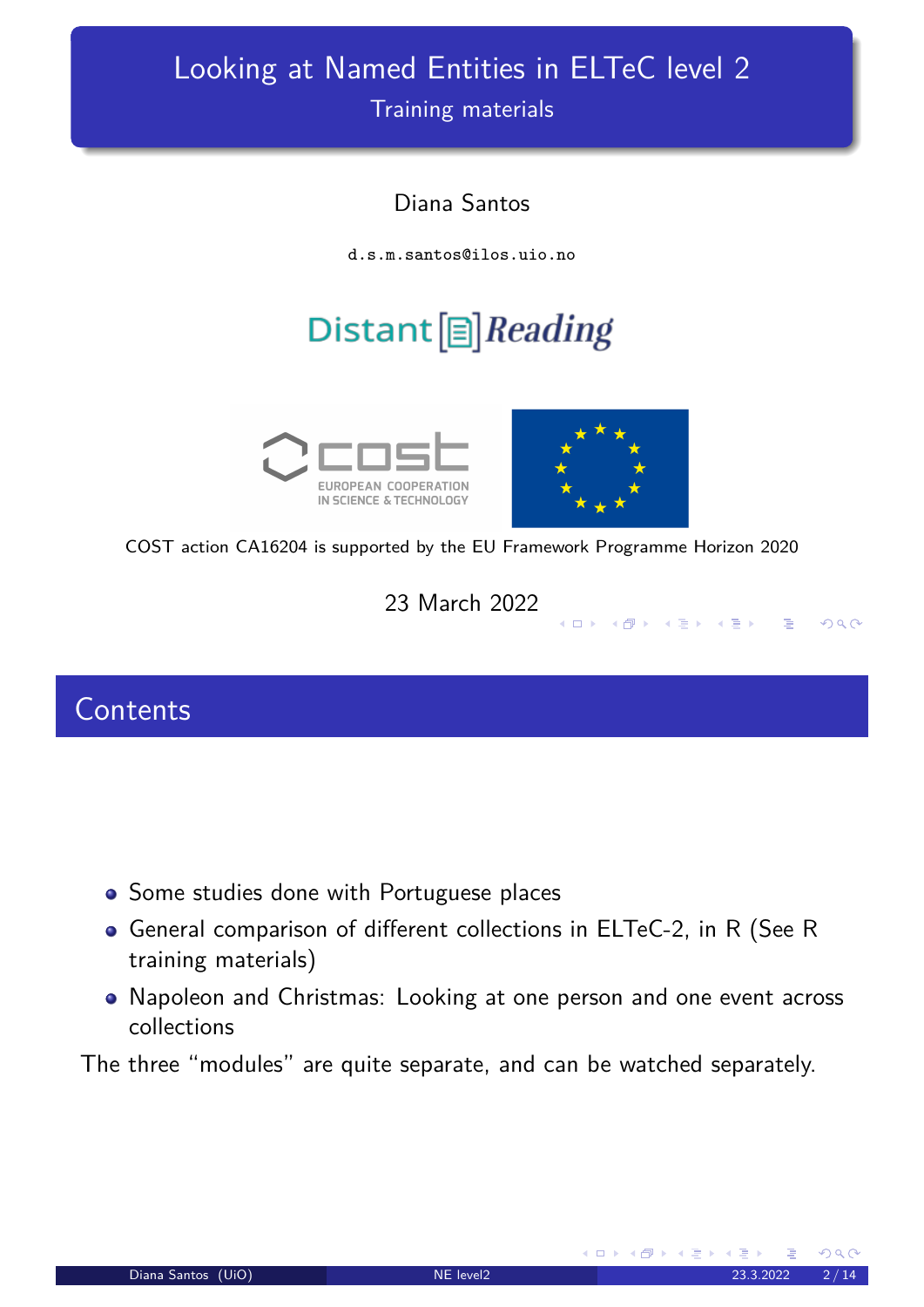- o give an idea of what can be done for literary history using NE, in a preview for a paper for NorLit 2022
- **•** get hands on with the collections
	- o those with NF
	- those with level 2
- **•** feel empowered for simple visualization in R
- understand several differences in the collections
- play with some cases

Students/attendees can engage at different levels, from simple observers to motivated R users.



- There is no common understanding of what and how it should be encoded in level 2, in general and specifically on named entities
- I am not trying to suggest one, nor to criticize other collections
- It is possible that the materials used here are already obsolete or will be until the end of the action
- The annotation quality is variable, and none is perfect
- It would be nice that students had heard my lecture "History of named entity recognition" for background

All the opinions voiced here are solely mine.

(ロ) (団)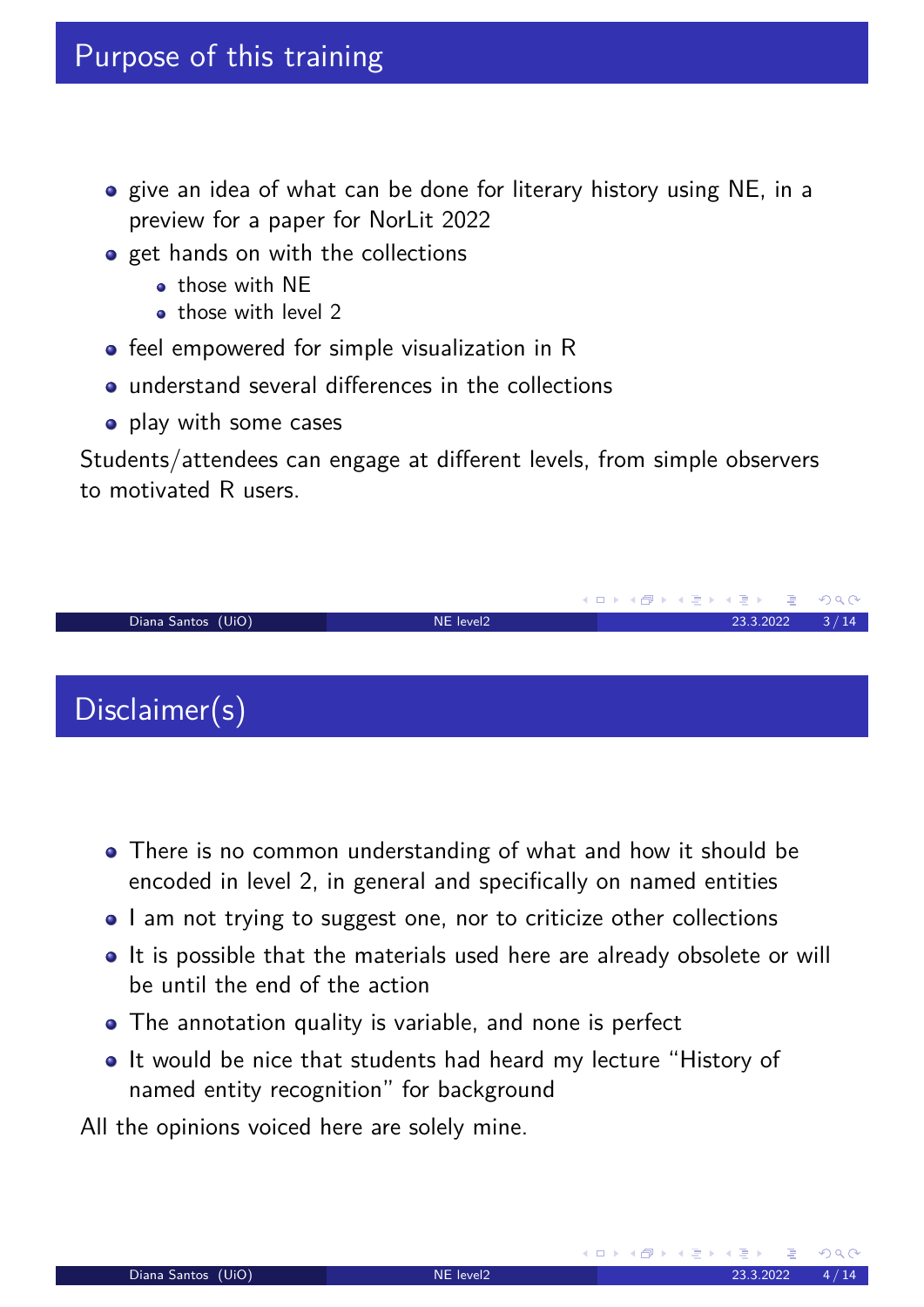- **•** Joint presentation with Eckhard Bick
- **Created for December 2021**
- Will possibly be updated for June 2022
- One purpose is to problematize the notion of place for literary studies
- Another purpose is to give examples of studies, when one has place annotation in place

Diana Santos (UiO) 14 12 23.3.2022 5 / 14

**K ロ ▶ K 御 ▶ K 君 ▶ K 君 ▶** ...

**K ロ ▶ K 御 ▶ K ミ ▶** 

 $OQ$ 

### Comparing NE annotation in different collections

- Learn about the NE-annotated collections: SLV, SRP and POR
- **•** Learn about the other level-2 annotated collections
- Enter R
	- **4** Manipulating dataframes
	- 2 Boxplots
	- <sup>3</sup> Comparing number of NES
	- <sup>4</sup> Comparing number of proper names
	- **5** Correlation between proper names and NEs
	- **6** Specific kinds of NE

Specific instructions for the R part, so that students can follow and come back to it.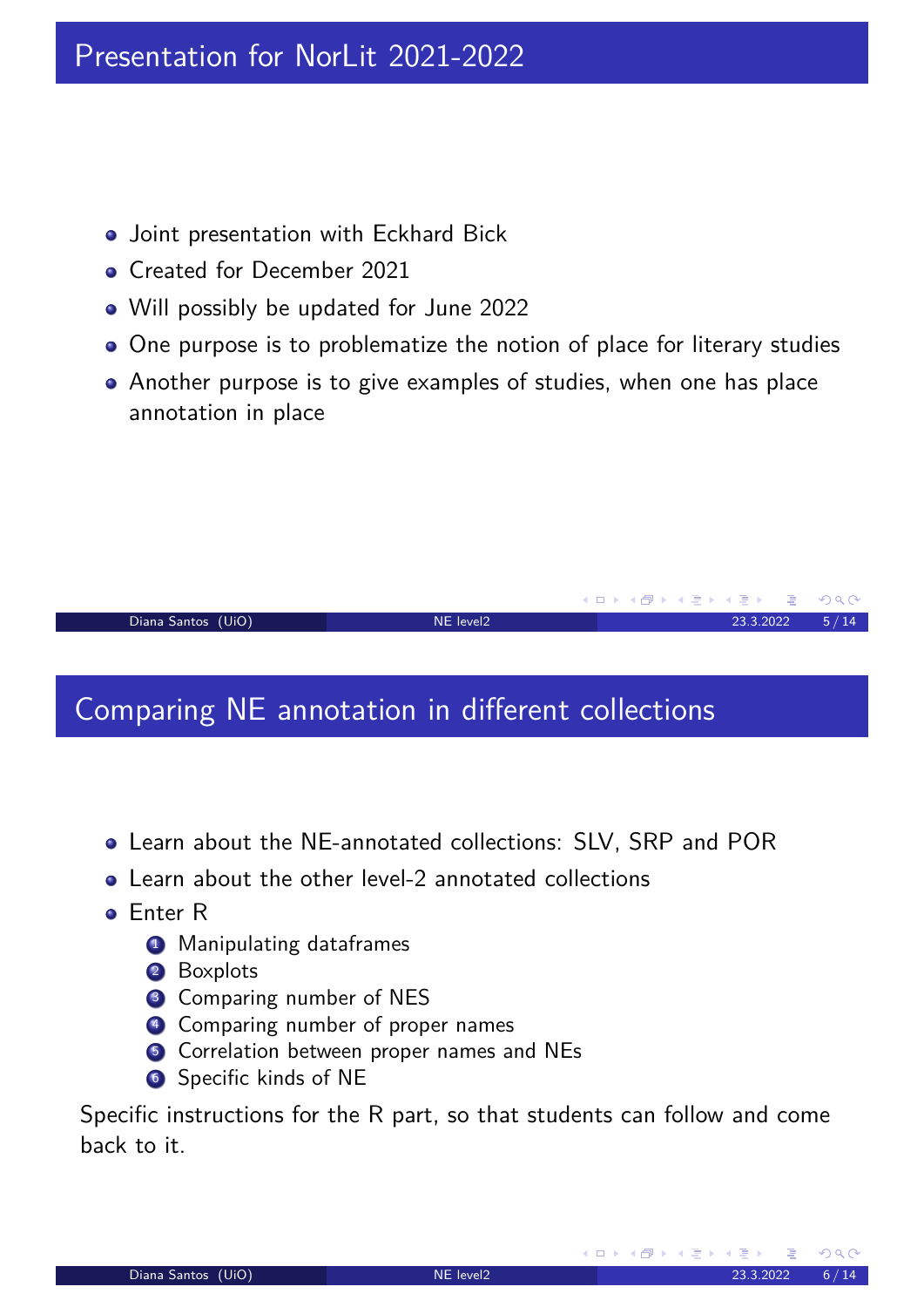#### Looking at one person and one event

As an "aperitif" for culture studies. How important/shared are things in Europe, through literature?



- Napoleon: probably the most important character in Europe for the 1840-1920 period
- In a majority Christian Europe, how important is Christmas? (knowing that we have three Christian flavors: Catholic, Ortodox and Protestant)

**K ロ ▶ K 御 ▶ K 君 ▶** 

#### Diana Santos (UiO) NE level2 23.3.2022 7 / 14

## Limitations of this "play" research

Looking for a word (lemma) is usually not precise enough. Maybe Bonaparte as well?

- Napoleão/Napoleon is a firstname in several languages, so not all are Bonaparte. Especially in France there are other rulers called Napoleon...
- Noël is a first name in French
- **•** Božič is a surname in Serbian
- Karácsony is a surname in Hungarian
- *Natal* is a place name in Portuguese
- Languages with compounds have to be searched differently (anything that starts with?) It works for German (Weihnacht...) but not for Norwegian (jul... can be the beginning of many other words)

• Should one also look for *napoleonic*-like words in different languages?

Of course the classification of EVENT for Christmas would solve some of the issues, but not all: one could be interested in "Christmas trees", obviously not EVENTs  $4.11 \times$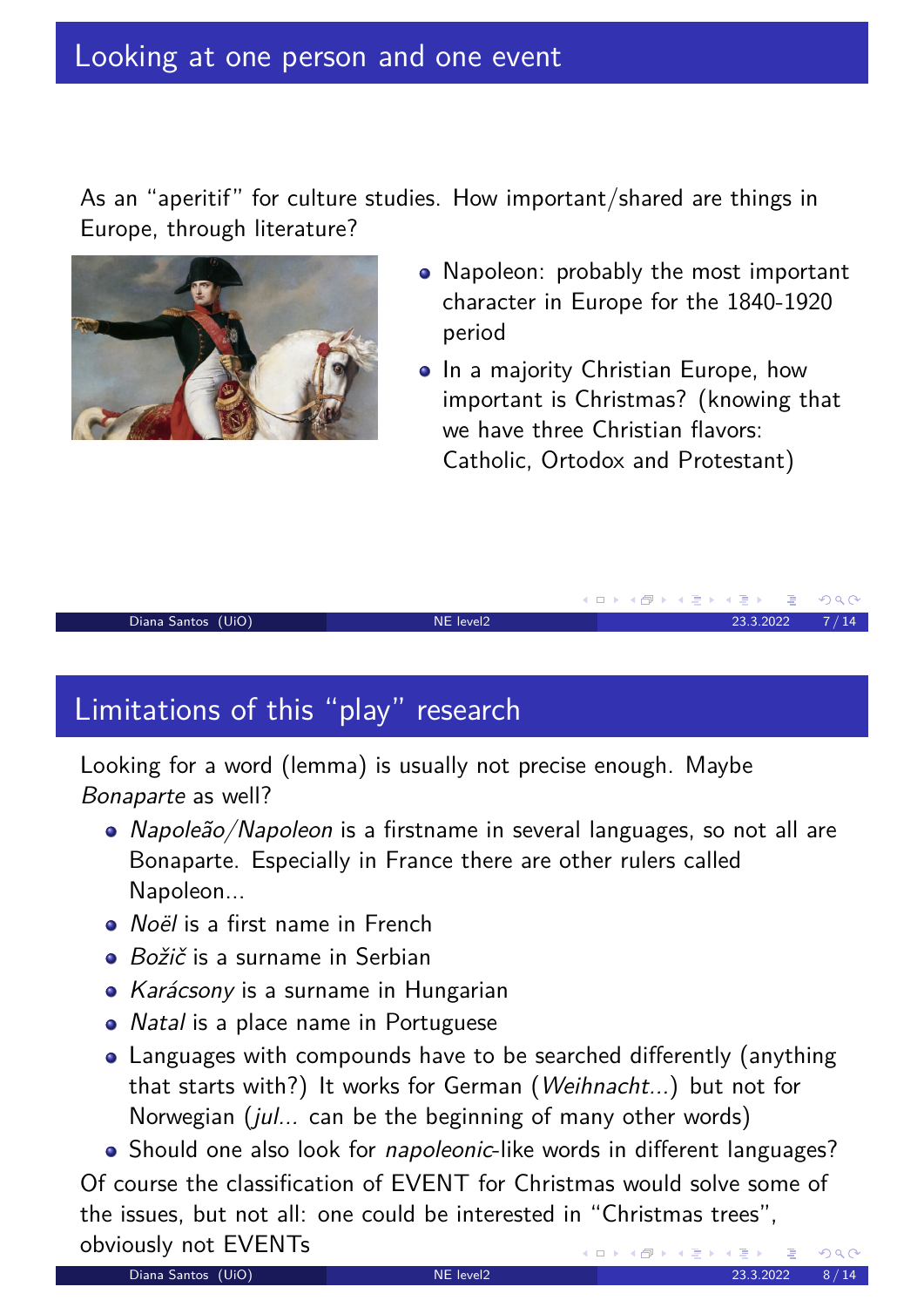Very important to distinguish between

- **•** sheer frequency in the total collection
- number of different works which mention it (the same relevant issue)

Remember that the sizes of the collections differ in number of words, and also that Norwegian has only 62 works so far.





Diana Santos (UiO) 14

舌

④ ▶ ◀ 重 ▶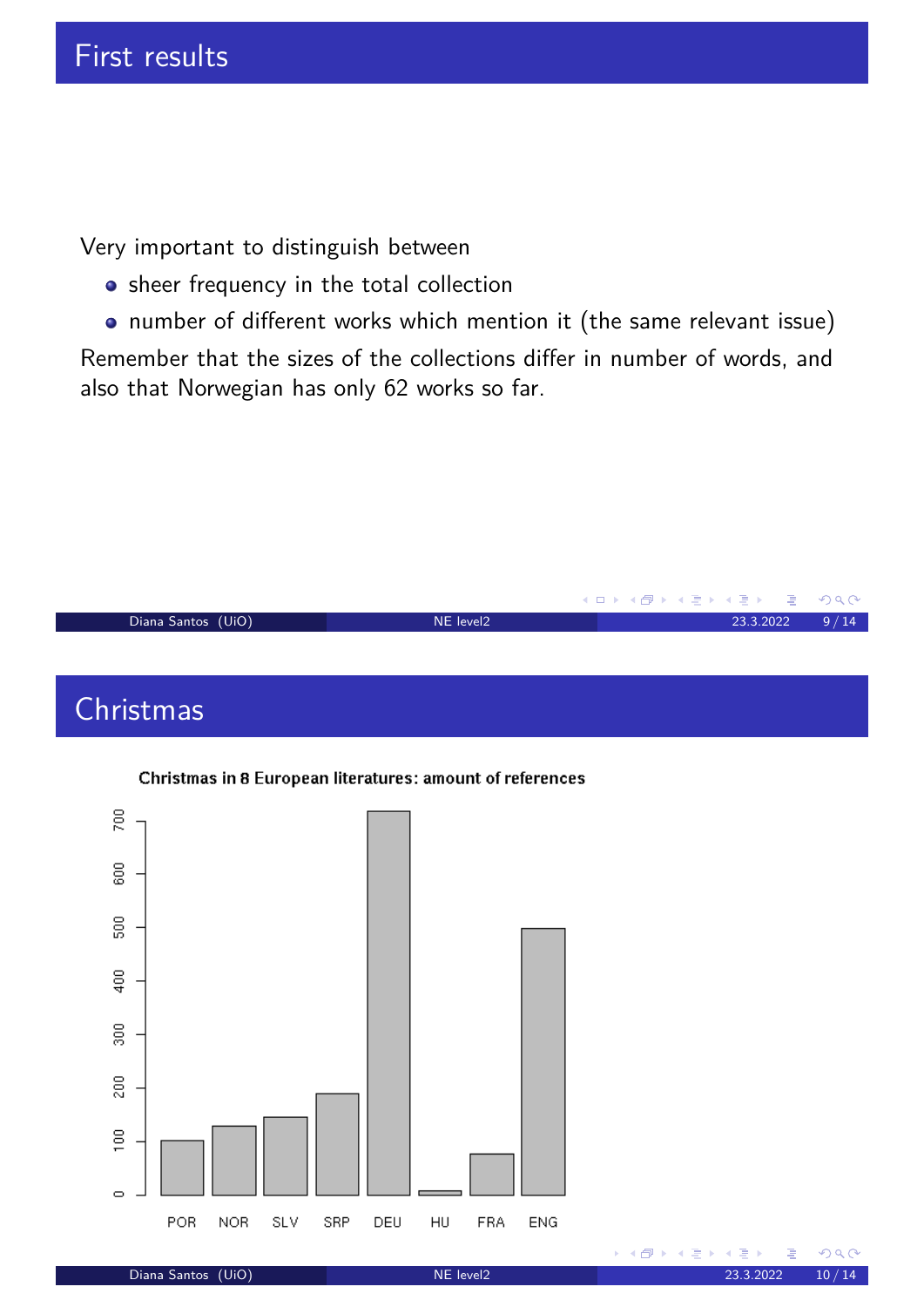## Christmas



#### Christmas in 8 European literatures: number of works which cite it

# Napoleon